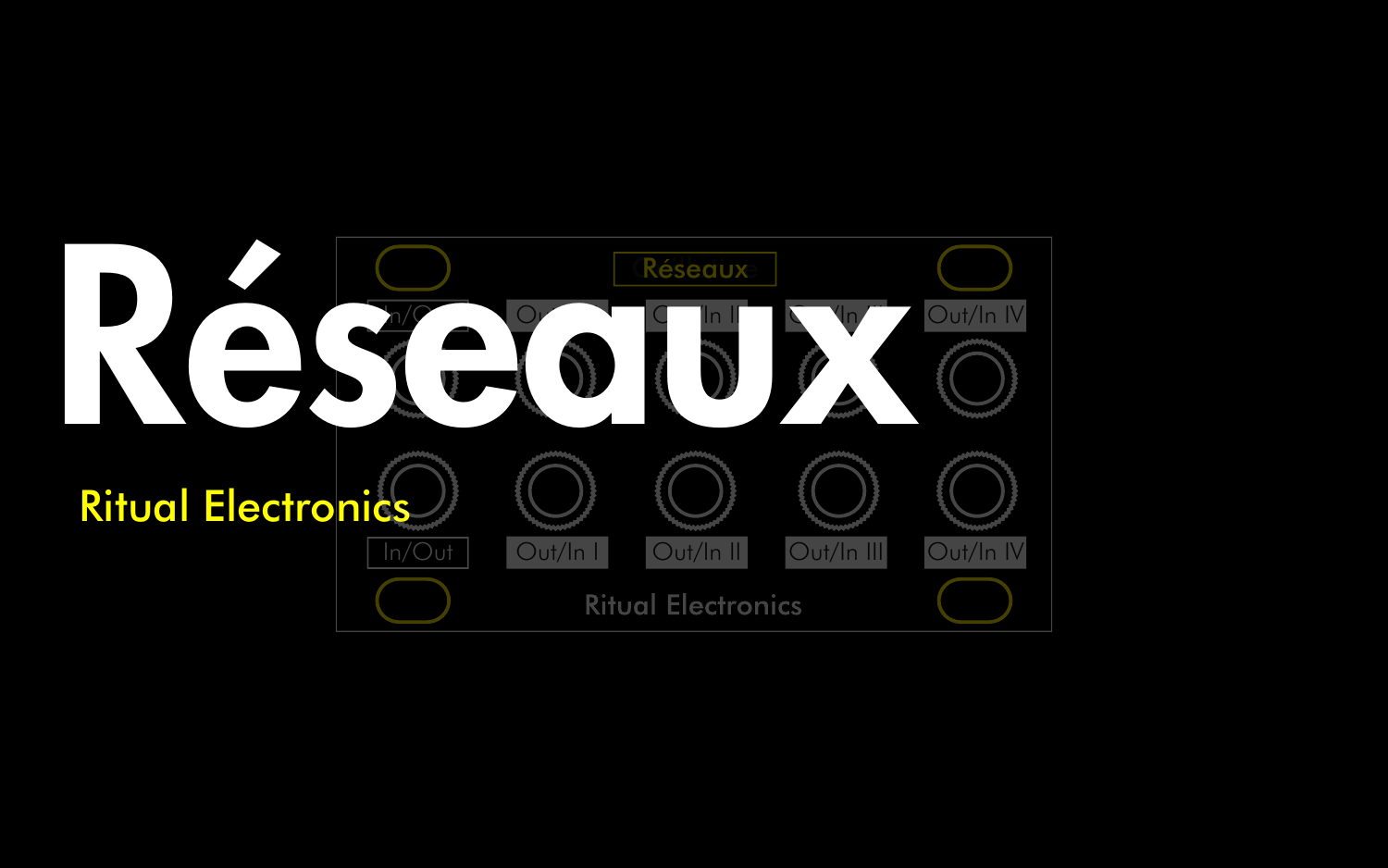# Summary

2

04................Warranty 05................Installation 06...............Overview 07................Controls 08................Operations 10................Patch Ideas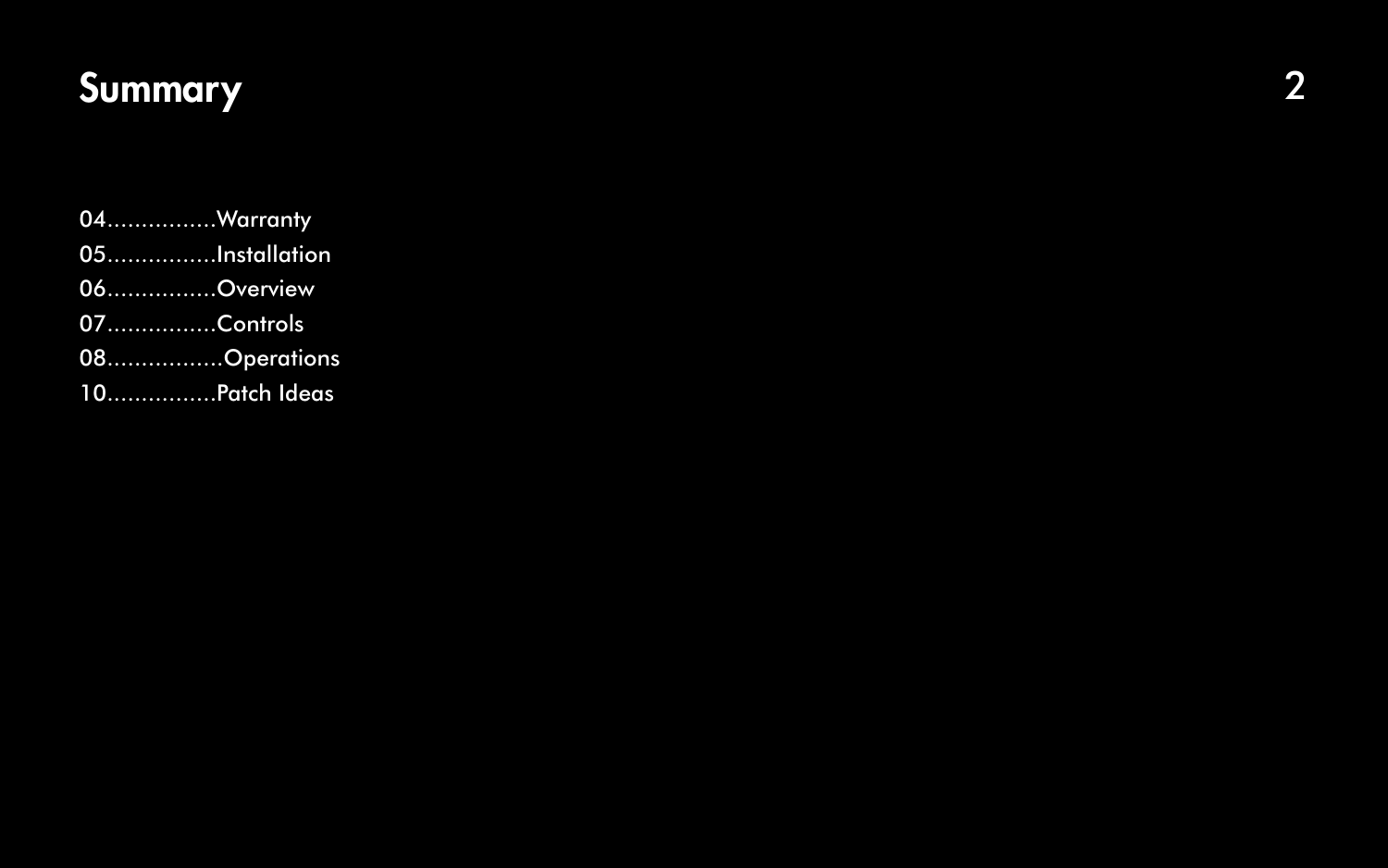# Réseaux n.m. /'rezo/

"It is essential to strengthen international cooperation in the fight against secret networks"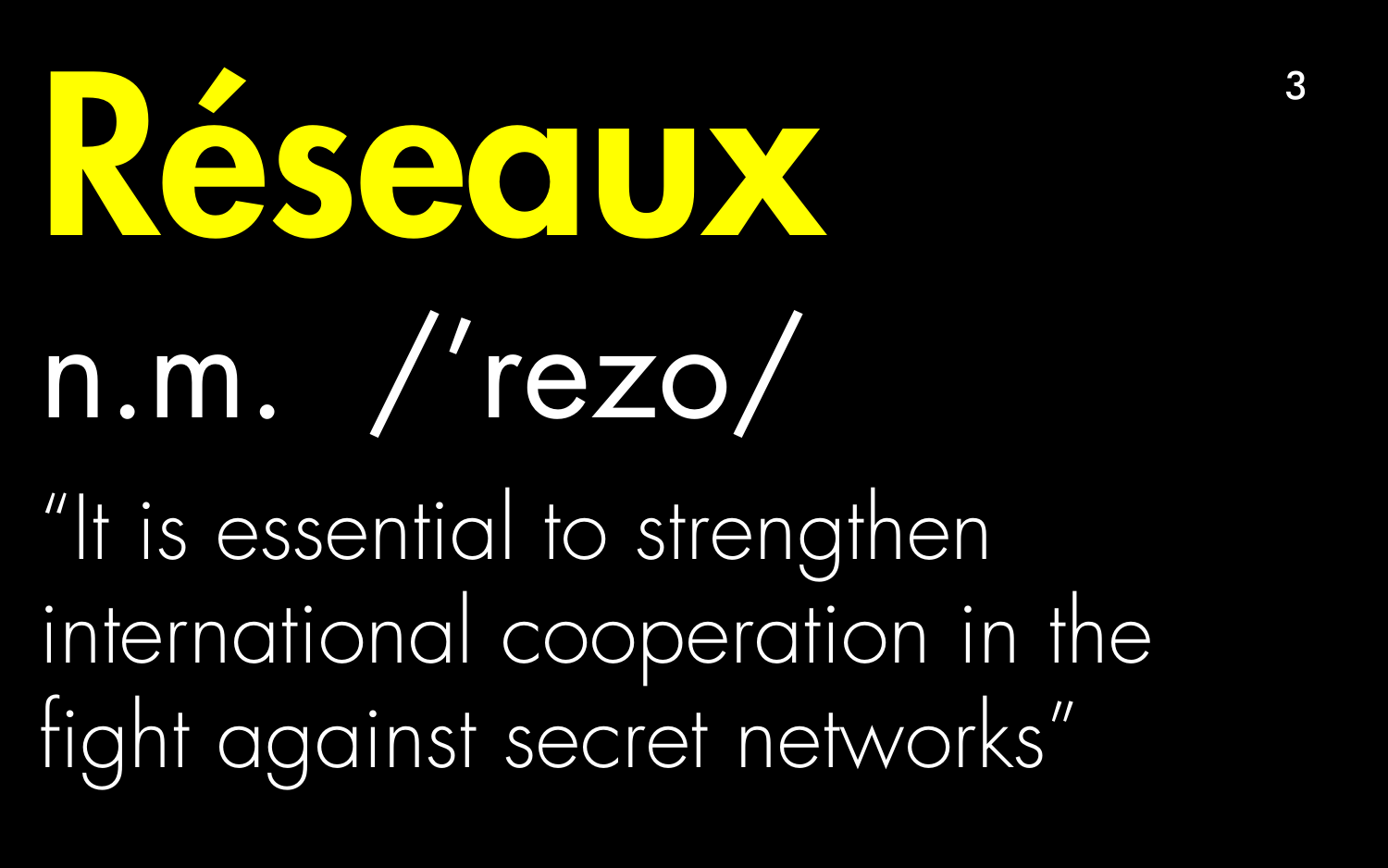# Réseaux 4

Thank you for purchasing Ritual Electronics Réseaux.

Your module has been assembled with care in our studio in Marseille, France.

You can find your module on Modulargrid: [https://www.modulargrid.net/e/ritual-electronics-](https://www.modulargrid.net/e/ritual-electronics-guillotine)reseaux

For any remarks and informations, contact us at: [contact@ritualelectronics.com](mailto:contact@ritualelectronics.com )

For video demos and patch ideas check: <https://www.youtube.com/ritualelectronics> [https://www.instagram.com/ritualelectronics](https://www.instagram.com/ritualelectronics/)

### Limited warranty

Ritual Electronics warrants this product to be free of defects in materials or construction for a period of one year from the date of purchase.

Malfunction resulting from wrong power supply voltages, backwards or reversed eurorack bus board cable connection, abuse of the product or any other causes determined by Ritual Electronics to be the fault of the user are not covered by this warranty, and normal service rates will apply.

During the warranty period, any defective products will be repaired or replaced, at the option of Ritual Electronics, on a return-to-Ritual Electronics basis with the customer paying the transit cost to Ritual Electronics. The return of your module is on us.

Ritual Electronics implies and accepts no responsibility for harm to person or apparatus caused through operation of this product.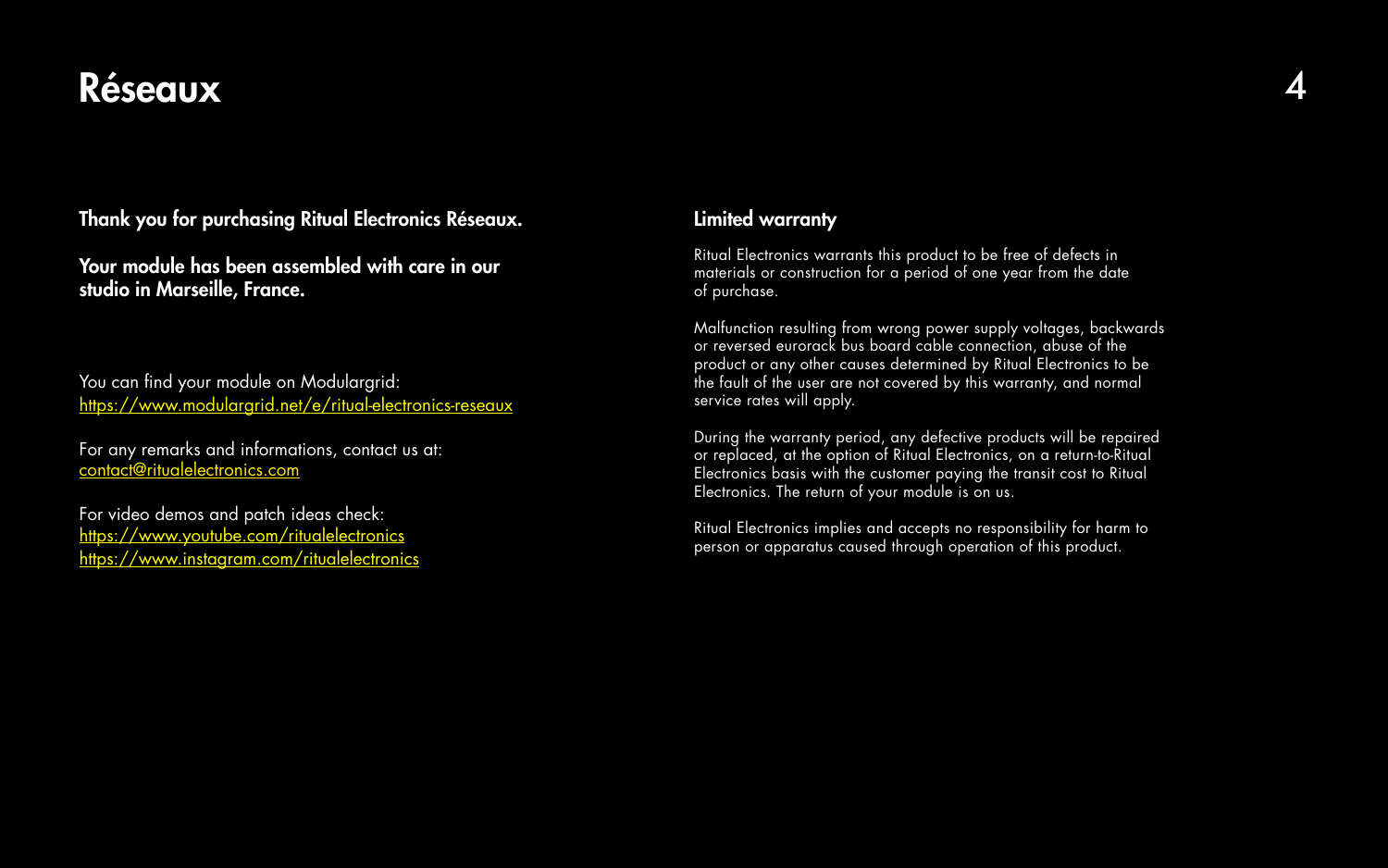# **Installation**

### Always turn your eurorack case off before installing a module.

Do not touch any electrical terminals when attaching any Eurorack bus board cable.

Ritual Electronics Réseaux does not require power.

You will need 14HP of free space in your Eurorack case to install Réseaux. The module is 10mm deep.

Réseaux is a 1U module, you will need a 1U rack space - Intellijel format.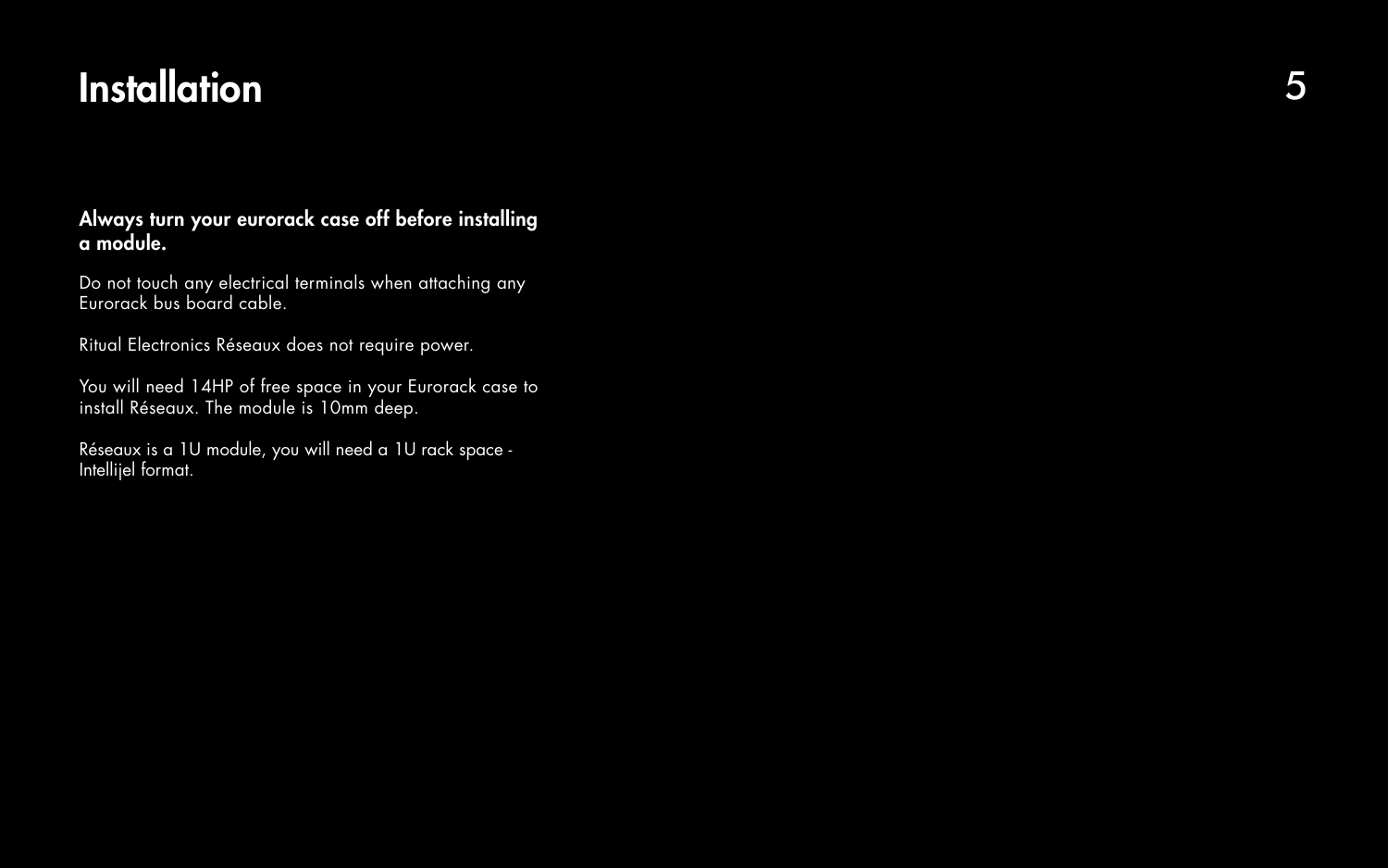# **Overview**

### Réseaux is known as an R-2R ladder. It has two identical sections which you can cross patch.

Réseaux is a bidirectional module meaning the inputs can be outputs and vice versa.

It has two main uses depending on the direction you are using the module.

– When using one output and multiple inputs you have a mixer with set levels. It can mix both CVs and audio signals.



– When using Réseaux with one input and multiple outputs you have attenuated copies of the input. Great to send a signal around. Specially if you have modules which do not have attenuators built in.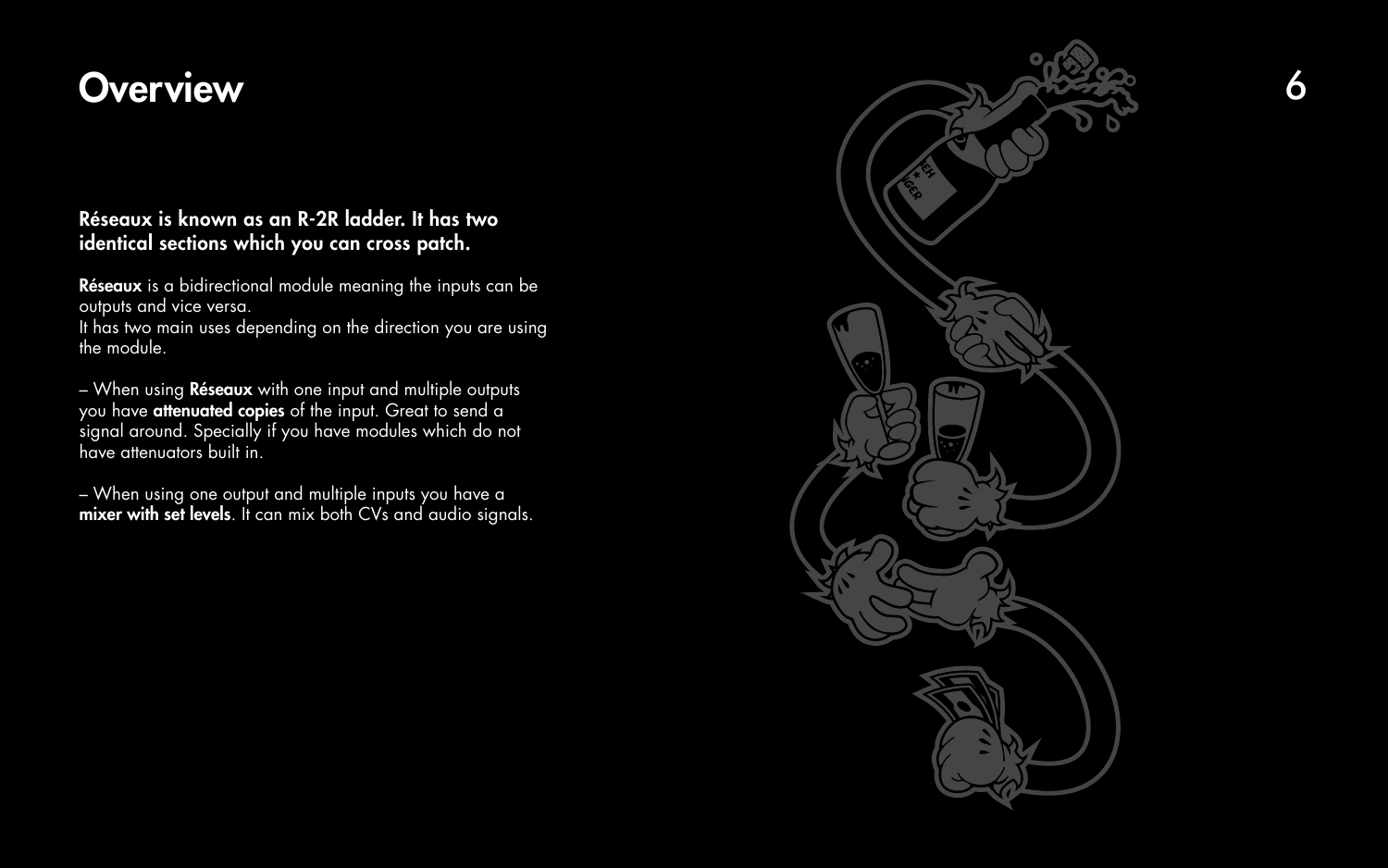# Réseaux controls 7

In/Out Main input or output depending on usage



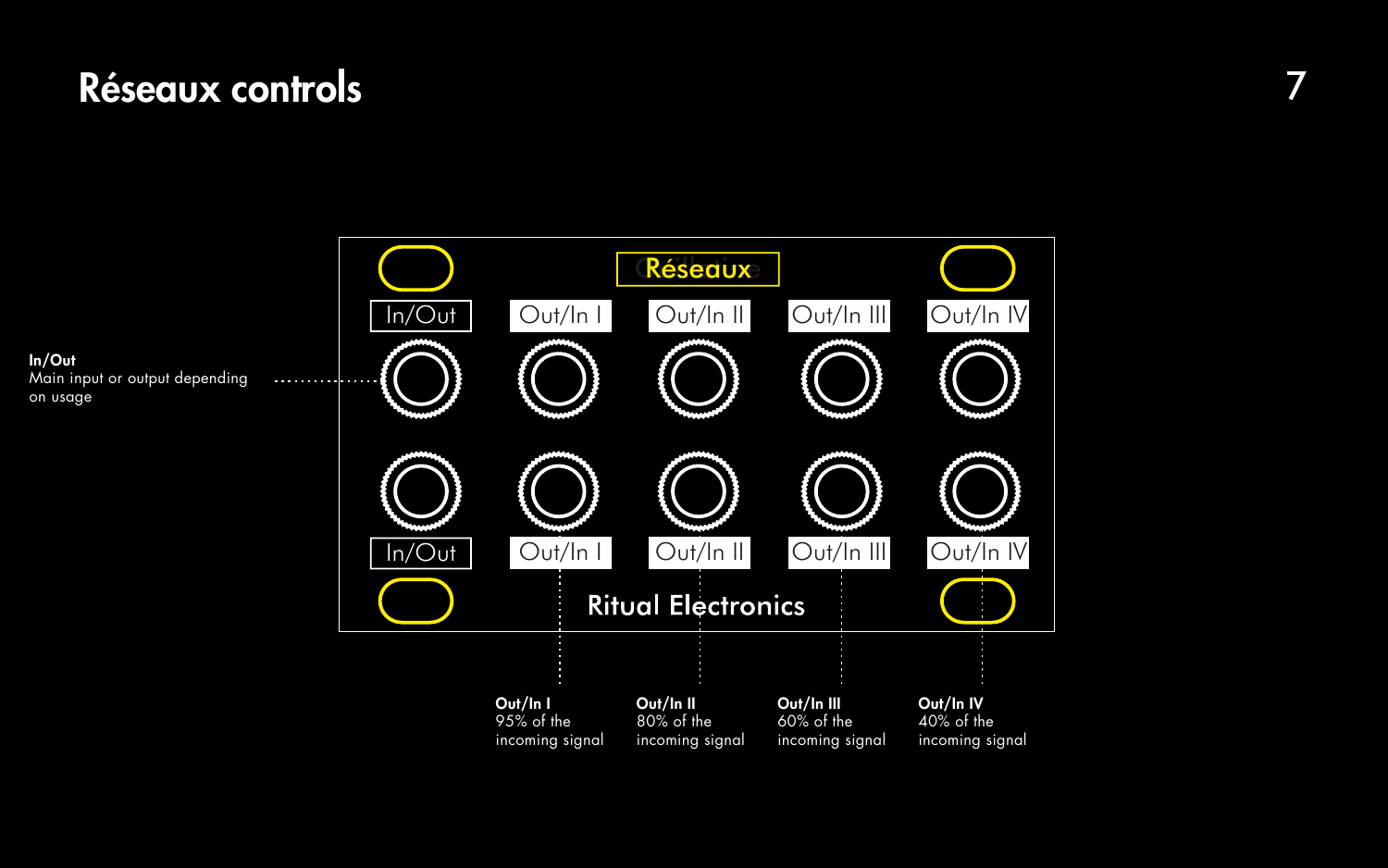

# **Operations**

# R-2R?

| The resistor ladder is a primitive form of digital to analog<br>conversion using only a resistors string.<br>This process itself is interesting in the context of modular                               | $ln/O$ ut l<br><b>MSB</b> |
|---------------------------------------------------------------------------------------------------------------------------------------------------------------------------------------------------------|---------------------------|
| synthesis. Take four gates from different sources and plug<br>them into the 4 out/ins to give them a "weight". It results in a<br>stepped sequences useful for modulations or pitch sequences.          | In/Out II                 |
| On the other hand we can benefit from the resistor ladder<br>in the opposite way. When using one signal input to four<br>different outputs the resistor string acts as a series of voltage<br>dividers. | In/Out III                |
| Please note you can safely use three of the Out/Ins as inputs<br>and one as an output or vice-versa, it will give you different<br>weights and attenuations.                                            | In/Out IV<br><b>LSB</b>   |

### Out/In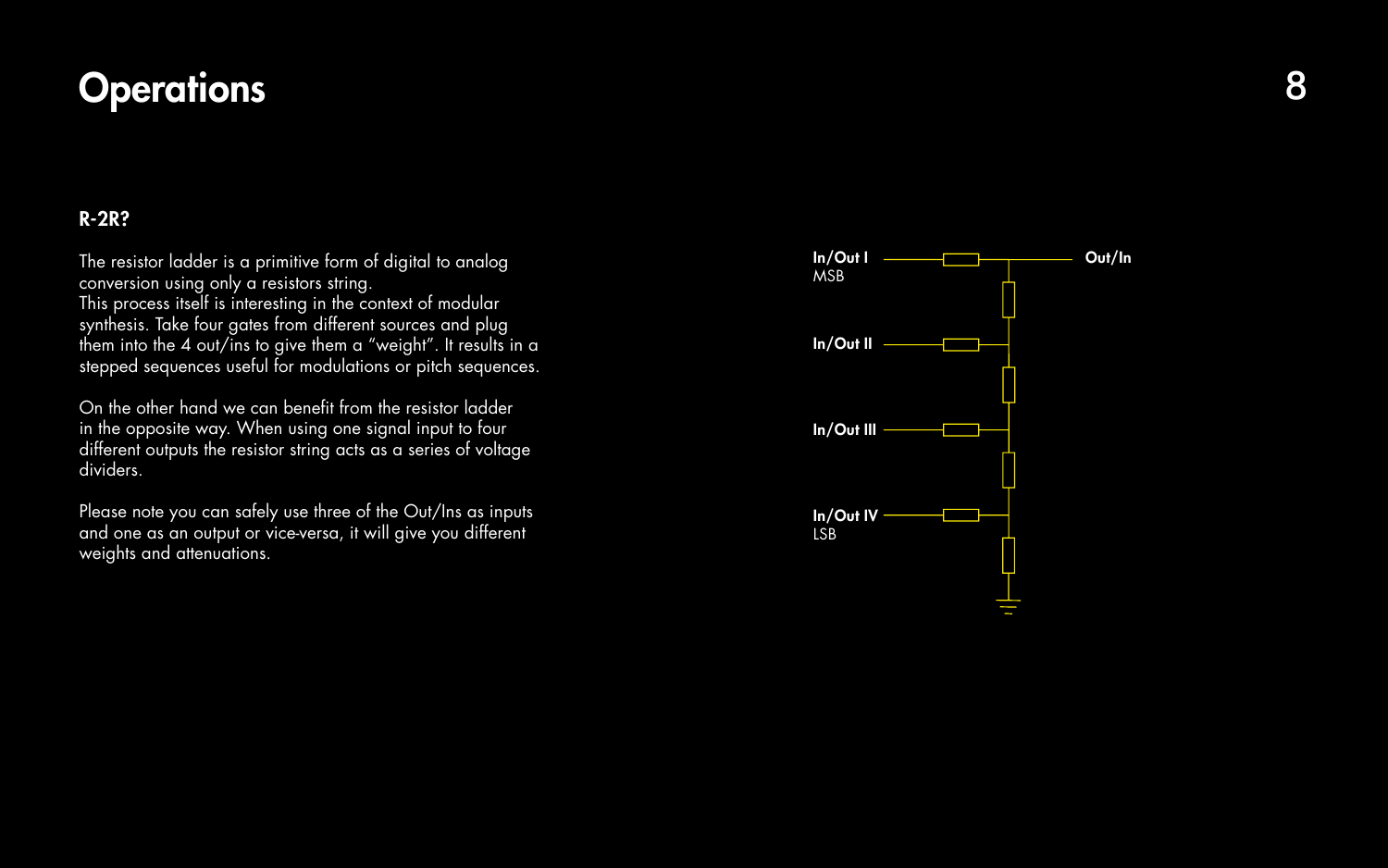4 different signals are scaled and mixed together. Here shown with 4 gate streams and the resulting CV output

# Mixing (4x Ins 1x Out)

# Attenuating (1x In 4x Outs)

One signal gets attenuated in four different versions to send around your system.



# Operations 9

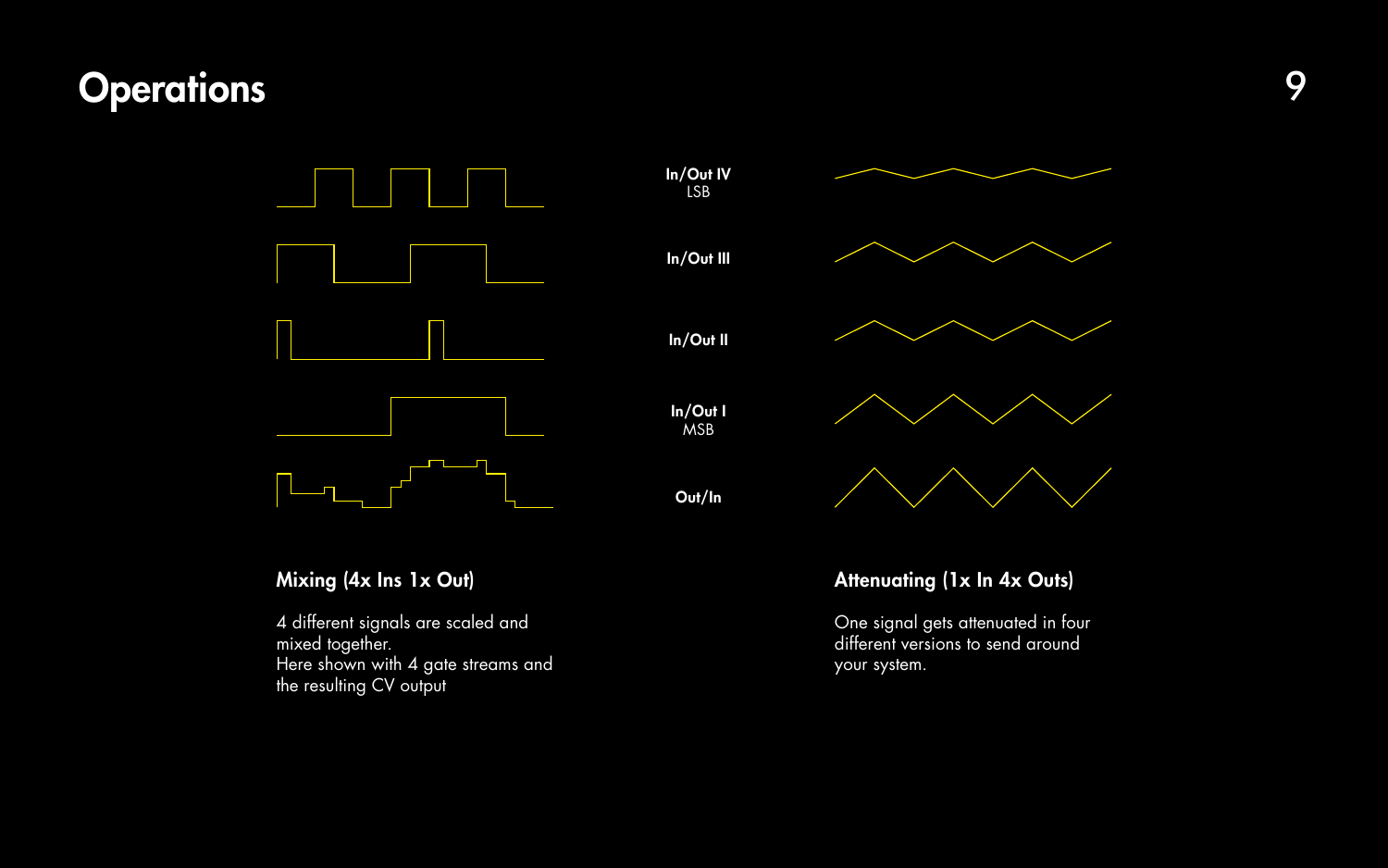### Patch #1 - Stereo mix

Think of the two separate channels as your left and right channel mixers.

Depending on where you plug in the Out/Ins you will end up with a different volume. Use a mult or a stackable to set the level on the other channel.

### Patch notes

End of signal chain I -------- Réseaux, Out/In n, channel I End of signal chain I -------- Réseaux, Out/In n, channel II End of signal chain II -------- Réseaux, Out/In n, channel I In/Out, channel I -------- Mixer L input In/Out, channel II ------- Mixer R input

# Patch ideas and the set of  $\sim$  10

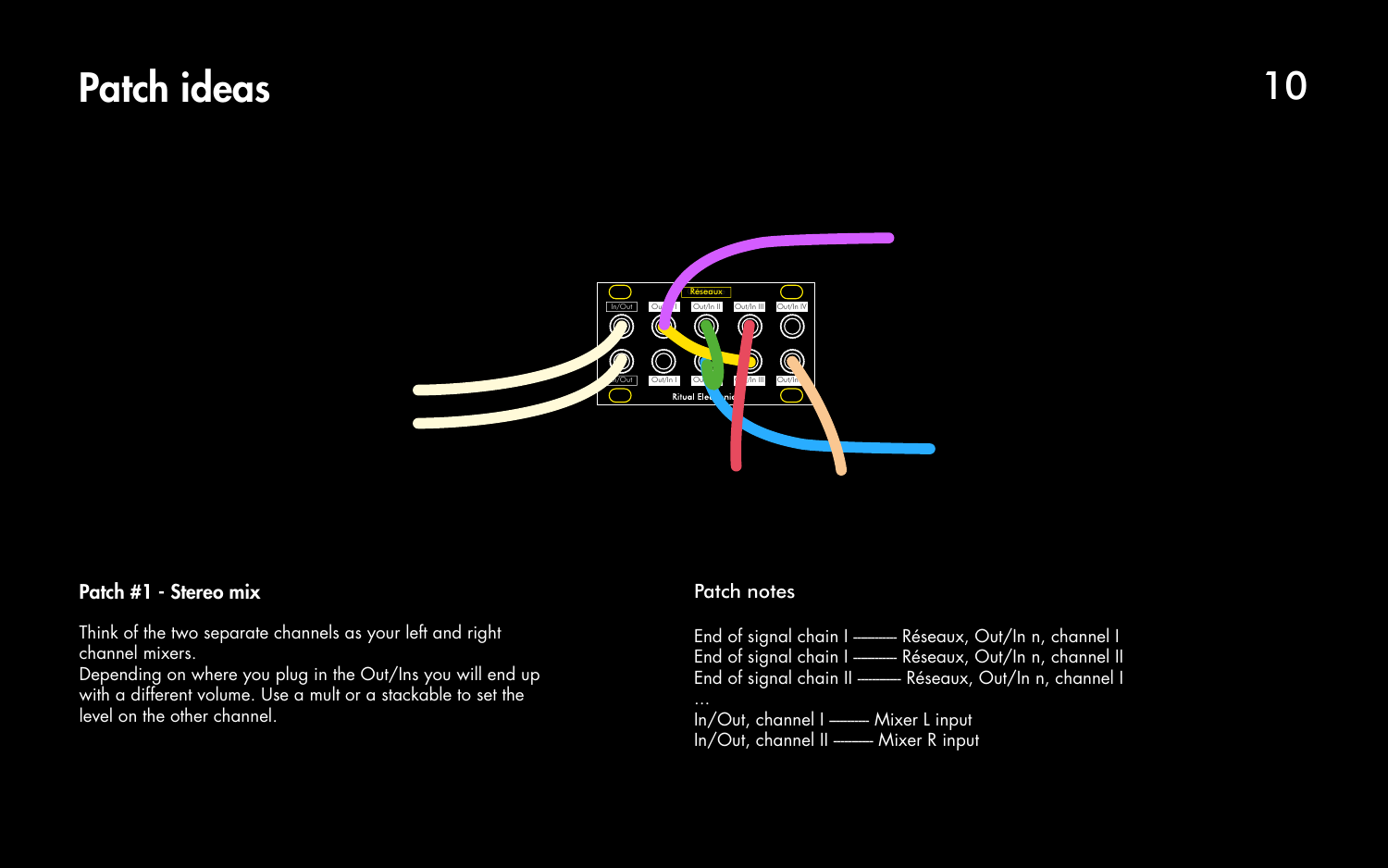### Patch #2 - Gates to melodies

With the help of an unused clock divider and/or a gate sequencer and logic modules you can create great evolving melodies.

Use both channels to tap different melodies from different point in the circuit.

Plug them in a reliable quantizer and pick the right scale!

### Patch notes

Krach, Noise out --------- Répression, In Répression, Bipolar out --------- Audio / Gates LFO, out -------- Comparator, CV







# Patch ideas 11